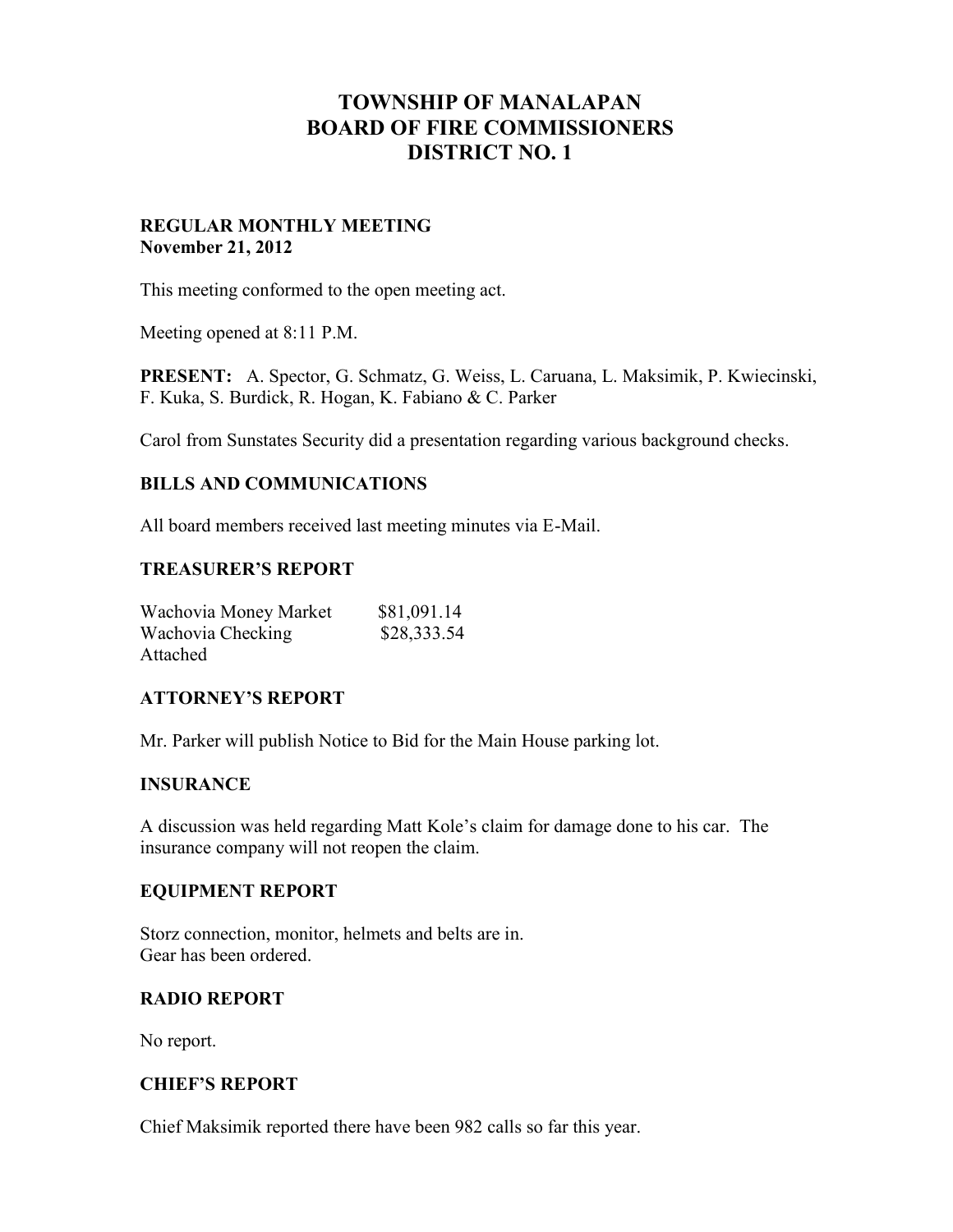The crew has been to Monmouth Beach, Belmar and Union Beach since Hurricane Sandy. Union Beach has asked if they could have any old pagers we may have. The Commissioners agreed to this.

## **TRUCK REPORT**

Steve Burdick has been making some minor repairs.

Fleet will be here next Wednesday to repair primer pump on 26-1-77 and axle seal on 26-1- 90.

Still waiting to hear back from Fire & Safety regarding the a/c and electrical repairs on 26-1- 80.

All Hurst equipment passed inspection. Replaced hose for pedal control.

### **ASSOCIATION REPORT**

Rick Hogan reported that the floor in the new building has been put on hold until Spring.

### **TRUSTEES' REPORT**

No report.

# **OLD BUSINESS**

See attached.

### **NEW BUSINESS**

Commissioner Schmatz made a motion to pay all vouchers; this was seconded by Commissioner Weiss. All voted aye.

Commissioner Spector made a motion \$500 to Matt Kole for his deductible for the damage incurred to his vehicle two years ago; this was seconded by Commissioner Weiss. All voted aye.

Commissioner Spector made a motion not to exceed \$500 to restock the mechanic's shed; this was seconded by Commissioner Schmatz. All voted aye.

Commissioner Spector made a motion not to exceed \$1,200 to repair the door at the Satellite; this was seconded by Commissioner Schmatz. All voted aye.

Commissioner Spector made a motion authorizing Charles Parker to go out to bid for the parking lot (mill/overlay and curbing) returnable on December 18th; this was seconded by Commissioner Weiss. All voted aye.

Commissioner Spector made a motion not to exceed \$2,500 to have Net Link do the our website and maintain site for 1 year; this was seconded by Commissioner Schmatz. All voted aye.